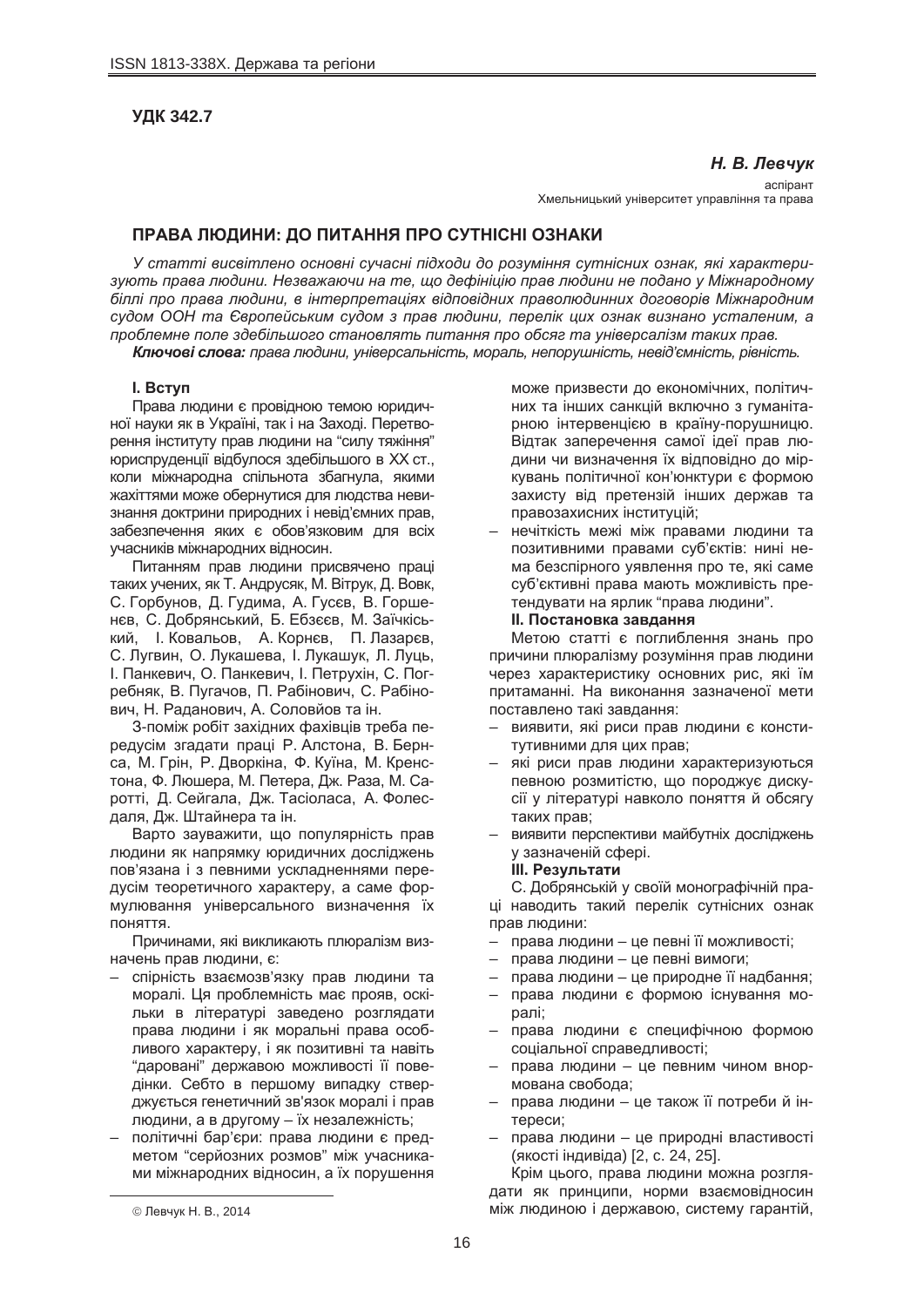правил дотримання взаємних зобов'язань людини й держави, комплекс понять, котрі характеризують правовий статус особи [2, с. 25].

Говорячи про можливості, свободу, забезпечені потреби людини, ми так чи інакше розуміємо одне й та саме – особливе суб'єктивне право. Дискусії ж починаються тоді, коли ми починаємо виявляти особливі риси, котрі притаманні таким можливостям (свободам, забезпеченим потребам тощо).

С. Мойсєєв наводить такі сутнісні ознаки прав людини.

 $\Pi$ рава людини – це моральні права. Така думка є надзвичайно поширеною в літературі англо-американської правової системи, де традиційно доктрина розглядає право як форму існування моралі (на відміну від багатьох країн континентальної Європи, де заведено проводити жорстке розмежування права й моралі). Так, відомий американський дослідник К. Уелман писав, що "права людини – це індивідуальні моральні права, …, необхідні проти звичайних і прямих загроз для ведення мінімально гідного людського життя в сучасному суспільстві" [3, с. 4].

"Моральність" прав людини передбачає, що порушити їх можна лише тоді, коли є реальна фактична можливість відвернути несприятливе ставлення до людини чи забезпечити їй доступ до певного блага. Так, людина не несе морального обов'язку дати милостиню, якщо вона сама не має коштів. Така ж ситуація з правами людини. Деякі бідні держави у світі не здатні забезпечити своїм громадянам ані право на охорону здоров'я, ані право на гідний рівень життя, оскільки їм бракне для цього фінансових та інших ресурсів. Такі держави не є порушниками відповідних прав людини.

*ɉɪɚɜɚ ɥɸɞɢɧɢ ɽ ɡɚɝɚɥɶɧɢɦɢ ɬɚ ɪɿɜɧɢɦɢ* для всіх. Якшо при феодалізмі стани користувались різними правами, то буржуазні революції принесли рівність, демократію і разом з ними й права людини, тобто певний обсяг свобод, які повинні бути однаковими для всіх. "Права людини як революційна ідея асоціювались з ідеєю суспільства одного статусу, де права високопоставлених і сильних обмежуються правами всіх людей, що виводяться з їх "статусу" людських істот" [1, с. 88, 89].

Права людини захищають її від всемо**еутності суспільства. "Якщо одна людина, –** зазначає С. Мойсеєв, – займається вивченням давньохетської мови, а інші - важливими медичними дослідженнями, утилітаризм зажадав би від першої людини (якщо вона може принести там якусь користь) залишити свої дослідження і приєднатися до медичного проекту (а якщо вона не захоче, то примусити її силою). Але якшо у людей є право мирно займатися своїми справами, які не завдають шкоди іншим, ставити свої цілі в житті й реалізовувати їх, то це неприпустимо. Права людини ставлять деякі межі того, що суспільство може зробити зі мною, і того, що я можу вимагати від інших" [3, с. 6].

 $\Pi$ рава людини є універсальними. Хоча права людини втілюють західні цінності, вони, тим не менш, поширюються й на незахідні суспільства. За це Заходу постійно докоряють культурним і політичним імперіалізмом. Однак, як цілком слушно зазначає С. Мойсеєв, «"виник на Заході" ще не означає "неприйнятний для Сходу". Те, що багато жителів Заходу з ентузіазмом освоюють східні духовні вчення, показує, що взаємопроникнення і засвоєння досягнень інших цивілізацій цілком можливе. Права людини захищають фундаментальні інтереси людей, які повинні знаходити відображення в цінностях усіх суспільств (наприклад, право на життя)» [3, с. 10].

У свою чергу С. Добрянський наводив такі вихідні засади прав людини:

- загальність і формальна рівність можливостей, які становлять інститут прав людини, щодо усіх однойменних суб'єктів;
- невідчужуваність (невід'ємність) таких можливостей:
- притаманність таких прав людині від природи (природність) [2, с. 46].

Отже, невідчужуваність хоч і є ознакою, притаманною правам людини, її навряд чи можна розглядати як загальну думку. Цілком зрозуміло, що заподіяння смерті людині у стані крайньої необхідності чи необхідної оборони не є порушенням її природного права на життя. Тому невідчужуваність слід або тлумачити вузько, а саме як невідчужуваність абстрактного права (неможна загалом, абстрактно позбавити людину права користуватись правом на життя), або зробити застереження, що невідчужуваність становить атрибут абсолютних прав (право на повагу до честі й гідності, право на визнання правосуб'єктності тощо).

Двома "проблемними" ознаками прав людини досі залишаються універсалізм і обсяг.

Проблема універсалізму виявляє себе в тому, що не всі держави поділяють концепт прав людині в західній його інтерпретації. Країни Азії багатократно висловлювали думку про те, що права людини являють собою внутрішню справу кожної держави й не можуть нав'язуватись із зовні. Таку думку було закріплено в Основах вчення РПЦ про гідність, свободу і права людини: "Протягом усієї історії людства розуміння того, що є людина, істотно впливало на влаштування приватного та суспільного життя людей. Незважаючи на глибокі відмінності між окремими цивілізаціями та культурами, в будьякій з них наявні певні уявлення про права та обов'язки людини.

У сучасному світі значне поширення набуло переконання, що інститут прав людини